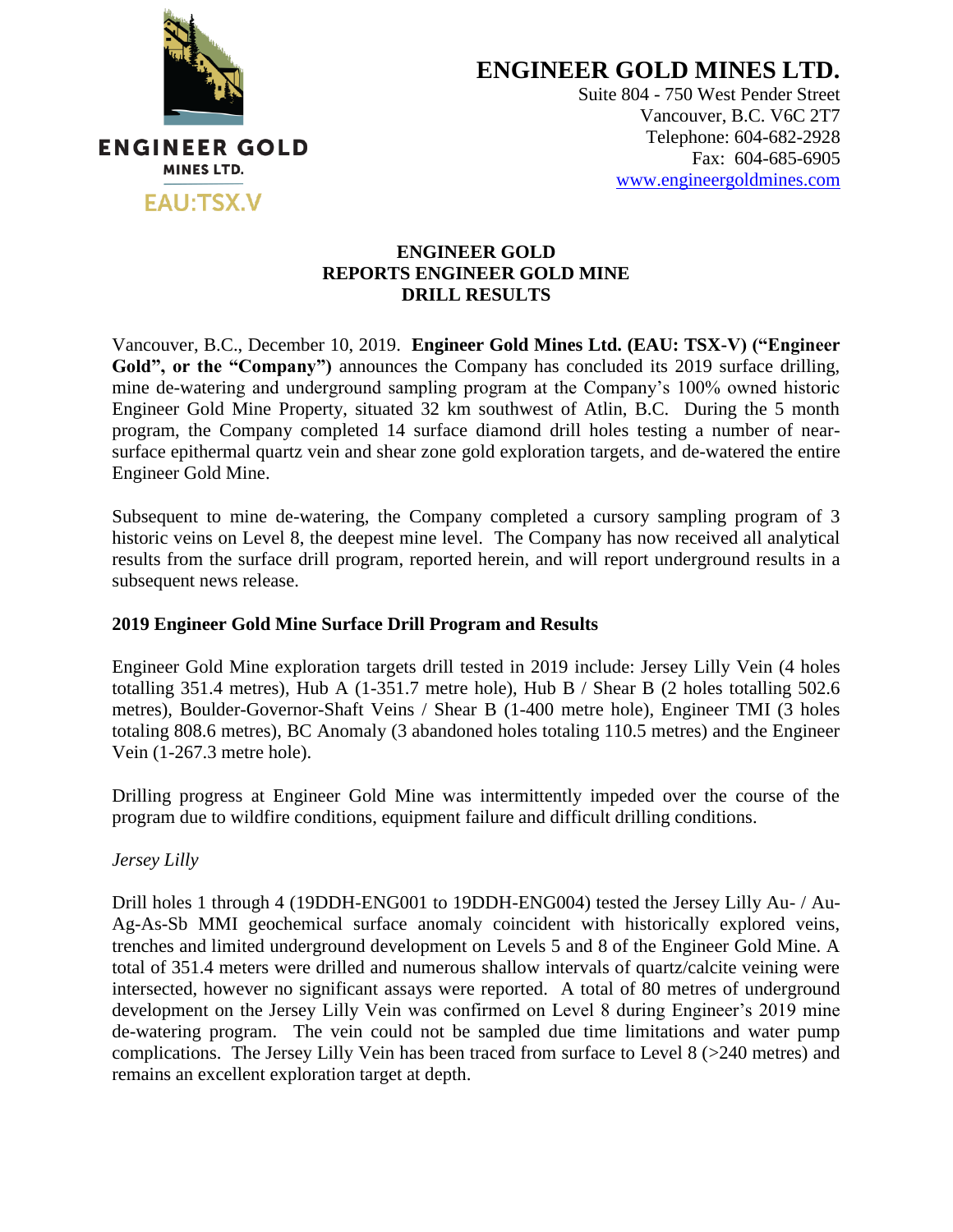# *Hub A*

Drill hole 8 (19DDH-ENG008) tested widespread Au and Au-Ag-As-Sb MMI geochemical surface anomalies and historically mapped veins of the Hub A zone, coincident with the NW-SE trending Shear A Zone 600 metres NW of the Engineer Gold Mine. Multiple intervals of low grade gold mineralization were intersected in brecciated zones of pervasive silicification, characterized by disseminated pyrite and zones of vuggy, multiphase carbonate-ankerite-quartz veins:

- $\bullet$  147-159.5m: 0.48g/t Au over 12.5 meters, including 0.72g/t Au over 4 metres and 0.61g/t Au over 2 metres;
- $\bullet$  162-171m: 0.51g/t Au over 9metres, including 0.82g/t Au over 4 metres;
- 210-221.5m: 0.43g/t Au over 11.5 metres, including  $0.55g/t$  Au over 8 metres

A broad gold mineralized zone is inferred at depth at Hub A and further drilling is warranted both along strike and at depth to determine the extent and possible source for this gold mineralization.

# *Hub B / Shear B*

Hub-B is a zone of silicification with radiating quartz-carbonate veins and widespread Au and Au-Ag-As-Sb MMI geochemical surface anomalies, centred by a historic shaft, mine dump and shallow workings 700 metres NNE of the historic Engineer Gold Mine. Drill holes 9 and 10 (19DDH-ENG009 and 19DDH-ENG010) tested Hub B zone and Shear B from a single pad. Mineralized intervals in drill hole 9 and 10 include:

Hole 9

- 76.8-77.2m:  $0.652g/t$  Au over 0.4 metres, hosted in a quartz-calcite+/-pyrite vein
- 91-93.70m: 0.41g/t Au over 2.7 metres in a silicified zone of anastomosing, banded quartz-calcite+/-pyrite-pyrrhotite veins

Hole 10

- 76-81m: 0.99g/t Au over 5 metres from a multiphase, vuggy quartz-calcite vein with minor disseminated pyrite and epidote;
- 252-258m: 0.36g/t Au over 6 metres in a zone of pervasive silicification and quartzcarbonate veining

# *Boulder-Governor-Shaft Veins / Shear B*

Drill hole 11 (19DDH-ENG011) tested Au-Ag-As-Sb MMI geochemical surface anomalies and historically mapped veins of the Boulder/Governor/Shaft veins and the Shear B structure, 350 metres NE of the historic Engineer Mine. Two mineralized intercepts are reported below: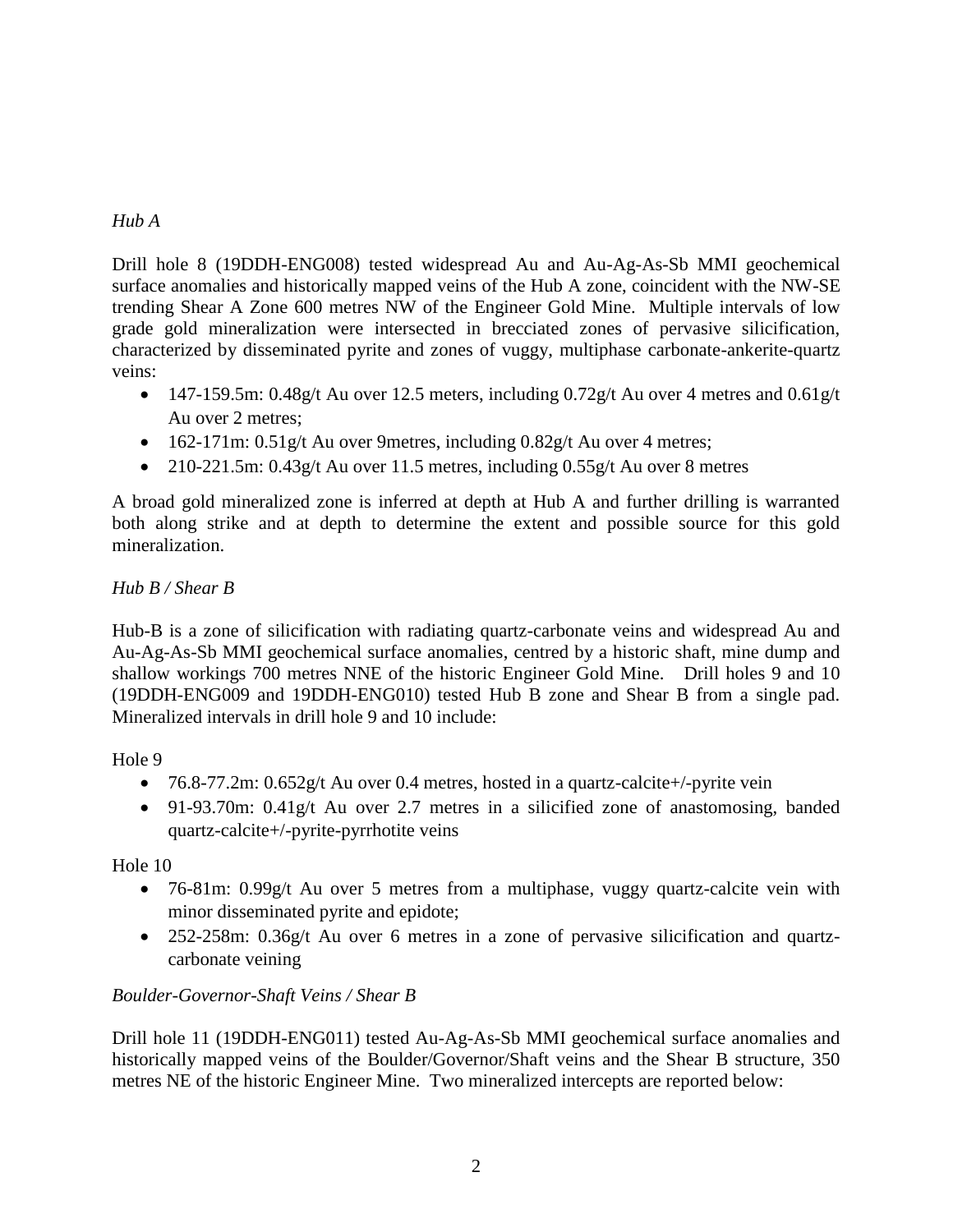- 138.2-140.2m: 0.11g/t Au over 2 metres hosted in a zone of pervasively altered silicification and quartz-carbonated veining.
- 258-263m Shear Zone B intercept: 0.35g/t Au over 5 metres consisting of massive pyrite, pervasive silica-ankerite alteration and quartz-carbonate veining hosted in a highly fractured, sheared argillite.

The Boulder/Governor and Shaft veins are known to have historically produced ounce plus gold samples from surface and Level 5.\* Drill hole 11 was the first documented hole to test these structures, which remain priority exploration targets at depth.

#### *Engineer TMI / Shear Zone A*

A total of 808.6 metres were drilled in 3 holes (5, 13 and 14) testing for gold mineralization associated with a 160 x 110 metre TMI (Total Magnetic Intensity) anomaly, 300 metres E of the historic Engineer Mine. Drill hole 5 tested the northern edge of the TMI anomaly and intersected 2 narrow low grade gold in quartz vein intervals in silicified argillite.

Drill holes 13 and 14 (19DDH-ENG013 and 19DDH-ENG014) tested Shear Zone A along the southern zone edge of the TMI anomaly, coincident with a 170 x 50 metre Au / Au-Ag-As-Sb MMI geochemical surface anomaly and resistive lineament at surface, 175 metres E and SE of the historic Engineer Mine.

Drill hole 19DDH-ENG013 intersected a monzodiorite stock at 212 metre depth exhibiting strong chlorite alteration, moderate magnetism, and 3% disseminated pyrite. The contact of the stock includes 2 mineralized zones with pervasive silicification, brecciated quartz-carbonate veins up to 1 metre in width, pyrite veinlets up to 2 centimetre wide, and trace arsenopyrite and hematite. The strongest mineralization and silicification was intersected from 137.1 to 164.0 metres, and 187.0 to 193.3 metres.

• 185.0-193.3m: 0.15g/t Au over 6.6 metres in pervasively sericitized porphyry interval with white quartz and grey quartz-carbonate-pyrite-hematite vuggy veins up to 5 centimetres wide.

Drill hole 19DDH-ENG014 was drilled from the same collar as ENG013 but the azimuth was turned in an attempt to intersect the stock contact further to the south. The hole ended up deviating and drilling parallel to Shear A. Some minor intervals of monzodiorite dyke were intersected but the main stock and mineralized contact zone were missed. Reported intervals from 19DDH-ENG014 include:

- 24.1-24.7m: 2.57g/t Au over 0.6 metres hosted in a white-grey, vuggy quartz vein, similar to observed 'Shear B' textures
- 185-189.6m: 0.19g/t Au over 4.6 metres between the contact between the interbedded argillite unit and a black, aphanitic dyke.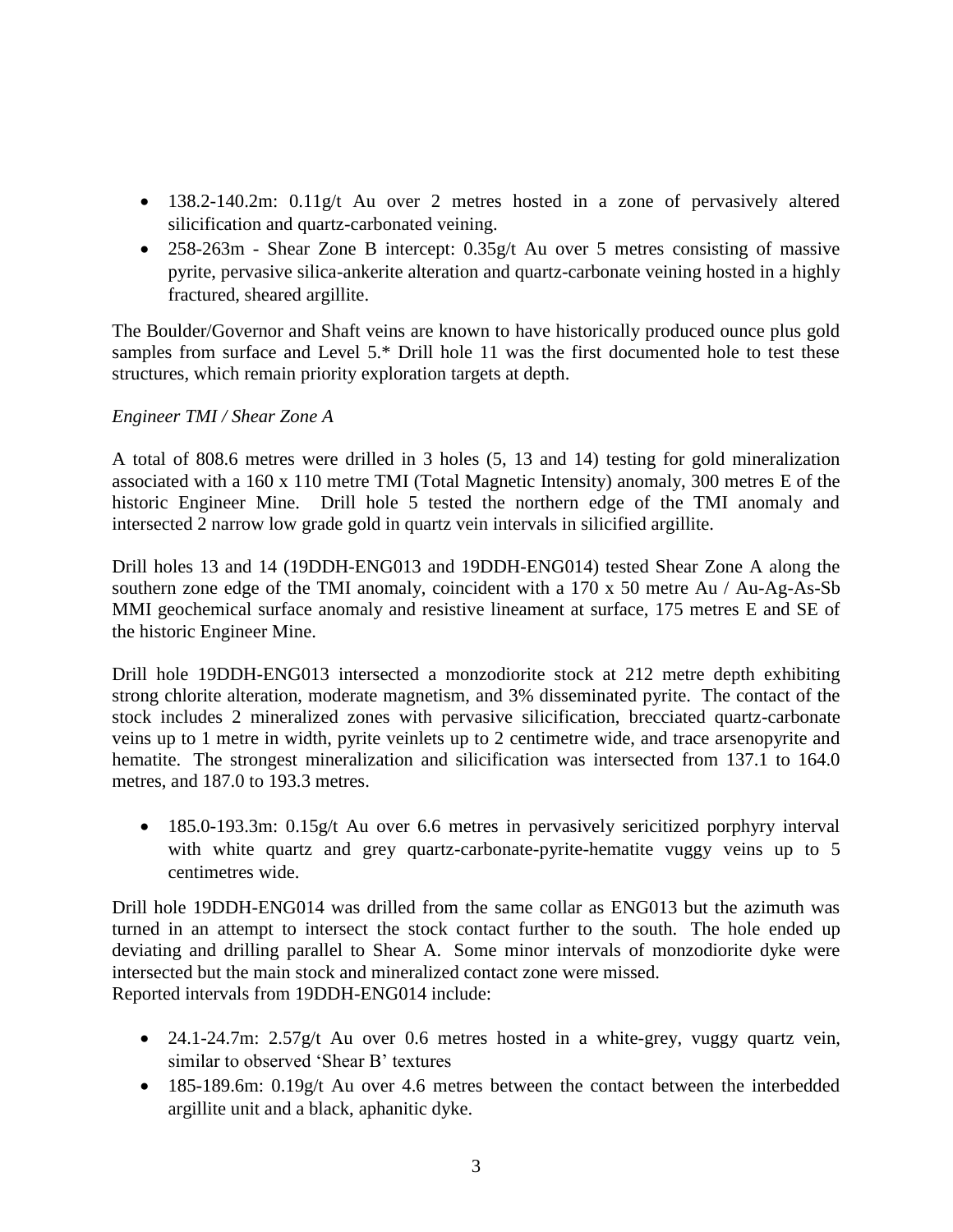The TMI monzodiorite stock discovery confirms a porphyry intrusion is spatially related to gold mineralization at the Engineer Gold Mine. Further drilling is required to more fully understand the nature and controls of this relationship, possibly leading to new intrusive-related gold discoveries on the Property.

#### *BC Anomaly*

Drill holes 6 and 7 (19DDH-ENG006AB and 19DDH-ENG007) tested widespread Au and Au-Ag-As-Sb MMI geochemical surface anomalies over an area measuring 300 metres X 230 metres, 500 metres SE of the historic Engineer Gold Mine and immediately south of the newly discovered TMI monzodiorite porphyry stock near the projected intersection of the Shear A and Shear B structures. As such, this is a very compelling and priority gold exploration drill target.

Only minimal drill core was retrieved as both holes failed to reach the target and were abandoned due to deep overburden and artesian water complications. A total of 32 metres of core was recovered prior to losing drill hole 7 to artesian effects, which contained an 11.5 metre interval of strong brecciation and silicification in argillite that averaged 0.19 g/t Au.

Engineer will commission a more robust diamond drill to test this target in 2020.

### *Engineer Vein*

Drill hole 12 (19DDH-ENG012) was designed to test the depth continuation of the Engineer Vein below 8 Level. The drill hole targeted the down plunge extent of a known high-grade gold shoot, however the Engineer Vein was observed to pinch to a 5 cm wide quartz-carbonatearsenopyrite vein at 192 metre depth between two monzodiorite dykes. This vein assayed 0.094 g/t Au between 192.4 and 192.7 metres.

The Engineer Vein has been traced from surface to 8 Level and is known to produce low grade to multi-ounce gold results from past drilling, panel sampling, bulk sampling and mining.\* As such, the depth potential for Engineer remains excellent. This deeper drilling should follow a detailed mapping and sampling program along the 193 metre Engineer Vein drift recently revealed on Level 8.

\* Engineer Gold Mine NI 43-101 Technical Report by D.O'Brien, P.Geo., M. Redfearn, P.Eng. and Dr. S. Dominy, FAusIMM(CP), FGS(CGeol) dated May 9, 2018.

### *QA/AC*

Reported assay results from samples retrieved during the 2019 season at Engineer Mine were analyzed at ALS Global Laboratories (Geochemistry Division) in Whitehorse, Yukon Territory, Canada. The analytical methods completed by ALS Geochemistry included ME-ICP61 with an ME-OG62 over limit, and Au-AA23 with an Au-GRA21 over limit. Au-SCR21 was triggered on any sample reporting over 3g/t Au. An industry-standard QA/QC sampling protocol was followed, which included regular inserts of standards, blanks, and prep and field duplicates. The